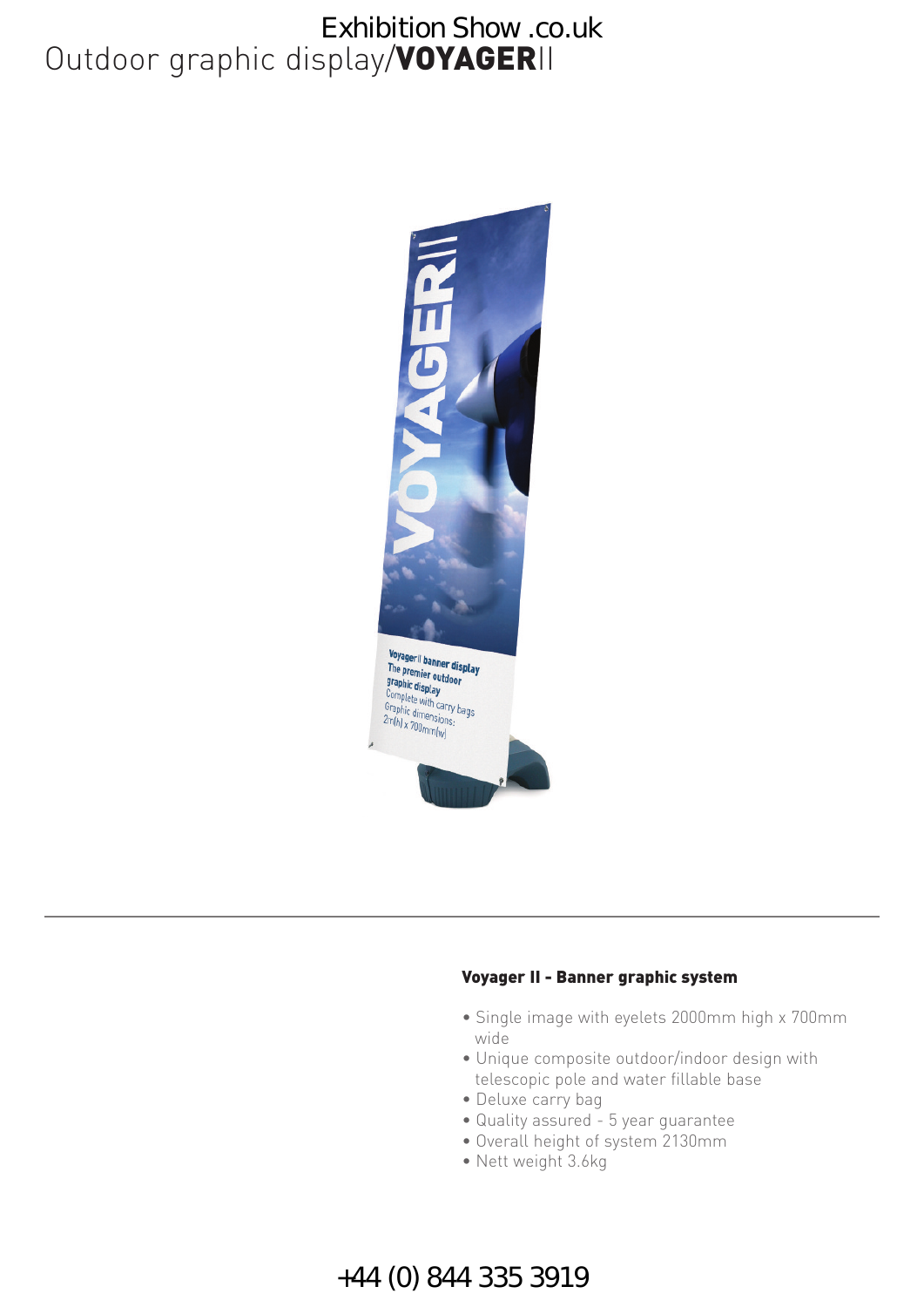#### Exhibition Show .co.uk

# **VOYAGER**II Outdoor Banner Graphic Specification

2000mm x 700mm

2000mm

TOP Visible graphic area 2000mm x 700mm  $( \ )$ Finished print size 2000mm x 700mm Image bleed area 2010 x 710mm (5mm all sides)  $\bigcirc$  20-30mm O/D (12.5mm I/D) eyelet (centre 30mm from each edge) n.b. 2000mm x 700mm is the maximum graphic dimension for the Voyager II Banner. Due to the design of this system, graphics can be produced to any size from 1500mmh x 440mmw up to the maximum graphic dimension specified Voyager || banner display The premier outdoor **The premier out**<br>**graphic display**<br>Complete stage Complete with carry bags Complete with carry<br>Graphic dimensions:<br>2m(h) x 700mm(w) BOTTOM 700mm

+44 (0) 844 335 3919